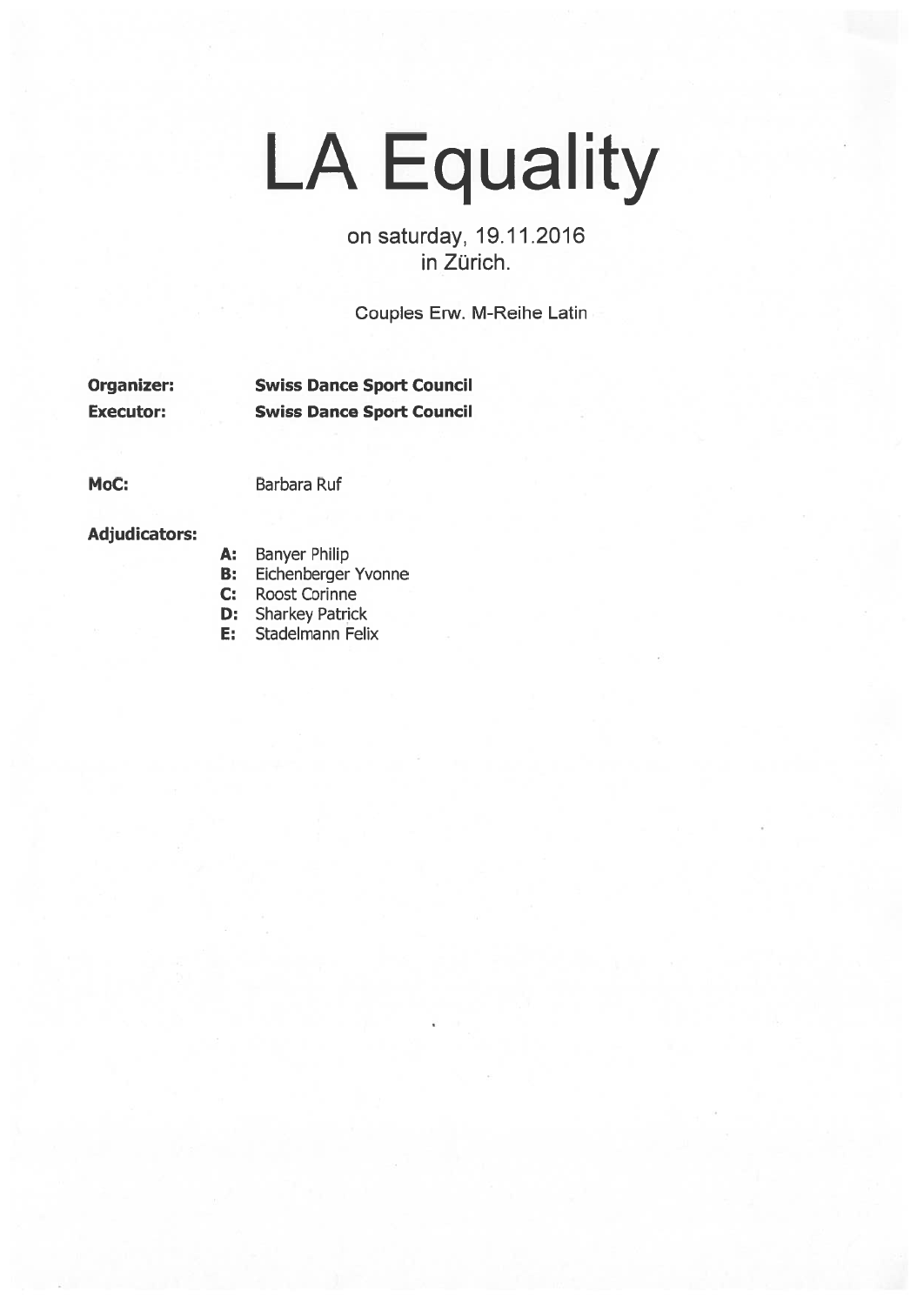| <b>Startlist with results</b>          |                                            |                      |                       |       |  |  |  |  |  |  |  |
|----------------------------------------|--------------------------------------------|----------------------|-----------------------|-------|--|--|--|--|--|--|--|
| Date:                                  | 19.11.2016                                 | Grade:               | International<br>Erw. |       |  |  |  |  |  |  |  |
| Location:<br>Organizer:                | Zürich<br><b>Swiss Dance Sport Council</b> | Age group:<br>Class: |                       |       |  |  |  |  |  |  |  |
| Executor:                              | <b>Swiss Dance Sport Council</b>           | Discipline:          | M-Reihe<br>Latin      |       |  |  |  |  |  |  |  |
| No. Couple:                            |                                            |                      |                       | Place |  |  |  |  |  |  |  |
| 7 Christoph Hofmann / Valentin Fürpass |                                            | 3(3)                 |                       |       |  |  |  |  |  |  |  |
|                                        | 10 Gaby Holzer / Daniela Jungbluth         |                      |                       | 5(5)  |  |  |  |  |  |  |  |
|                                        | 11 Françoise-Anouck Ravenel / Anna Ravenel |                      |                       | 2(2)  |  |  |  |  |  |  |  |
|                                        | 12 Ulrike Hesselbarth / Kristin Marunke    |                      |                       | 1(1)  |  |  |  |  |  |  |  |
|                                        | 13 Judith Laister / Barbara Hufnagl        |                      |                       | 4(4)  |  |  |  |  |  |  |  |